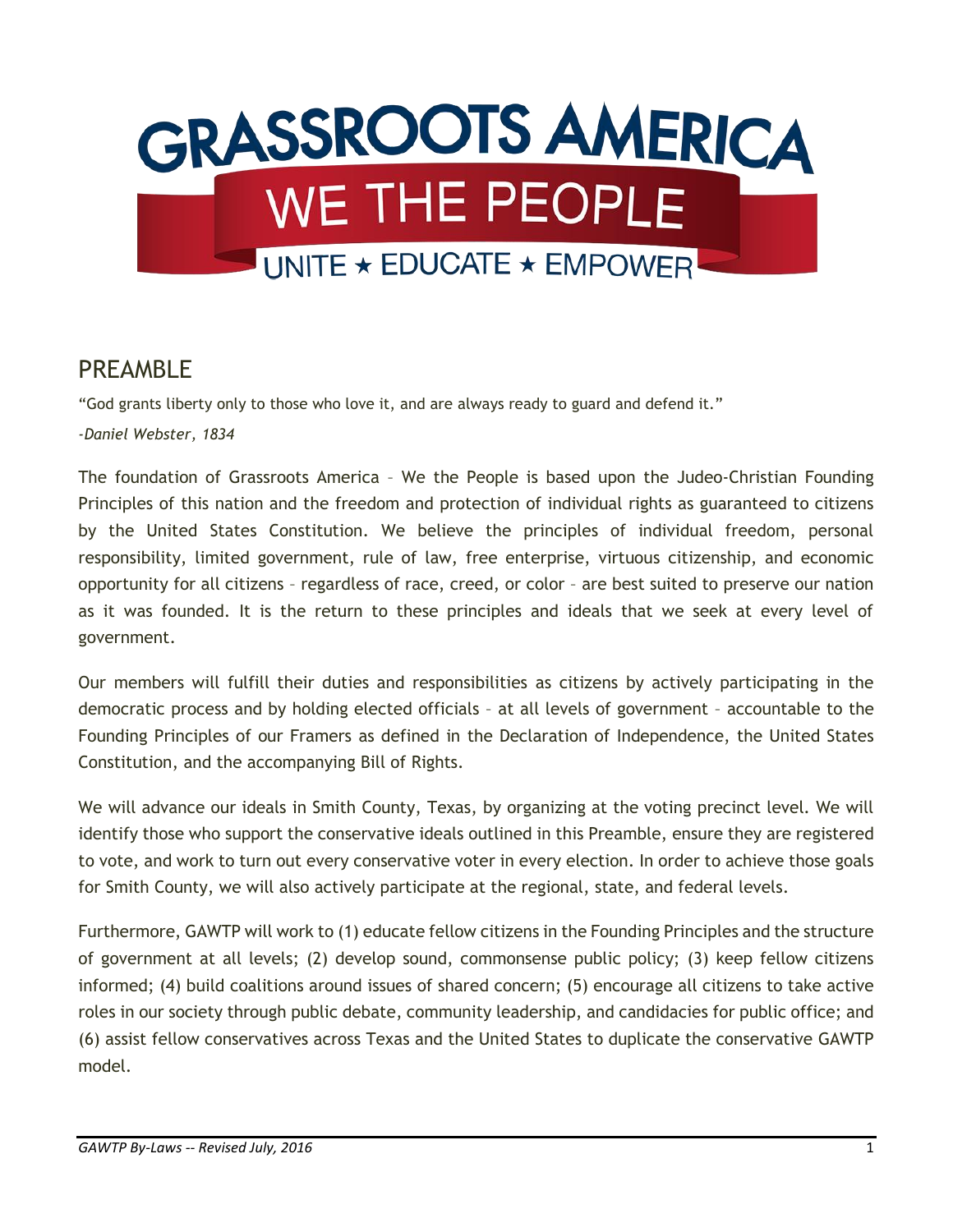# ARTICLE I

#### ORGANIZATIONAL NAME

The name of this association shall be Grassroots America – We the People, hereinafter identified in this instrument as "GAWTP." The General Purpose Political Action Committee is registered with the State of Texas and with the Internal Revenue Service as "Grassroots America – We The People PAC" (GAWTP PAC).

## ARTICLE II

#### PLACE OF BUSINESS

The principal location of GAWTP shall be in Tyler, Texas. Future headquarters and business offices shall be located in a city where the Board of Directors deem advisable.

### ARTICLE III

#### MISSION AND PURPOSES

**Section 1.** The primary mission of GAWTP shall be to limit the size and scope of government, taxes, and regulation based on the Founding Principles of the United States of America as described in the Declaration of Independence, the United States Constitution, and the Bill of Rights. Through education, research, precinct organization, testimony, lobbying, and necessary legal action, GAWTP will diligently work to steer the United States of America away from its steady march toward progressive, statist, socialist enslavement of the People. Our government – including both parties — has long set upon a course that will ultimately destroy the hope, opportunity, and freedom for which our Framers and military veterans fought and died. GAWTP believes it is the urgent responsibility of We the People to unite, stand up, and build a line of defense against the destruction of our country. We will boldly declare our principles and stand ready to debate and defend Liberty in the public square.

**Section 2**. GAWTP will organize at the voting precinct level. In each precinct, we will identify leadership and organize teams to canvass the precinct to identify those citizens who share our conservative principles. We will ensure they are registered to vote and will work to turn out every single conservative voter in every election.

We will organize local Watchdog groups to study the revenues, expenditures, policies, and procedures of the taxing entities of the Smith County area. We will expand Watchdog groups as citizens show interest in specific local taxing entities and exhibit a willingness to faithfully attend public meetings and become educated in the workings of the elected and appointed authorities.

**Section 3.** GAWTP will promote, maintain, and conduct any other projects or activities in which a NOT FOR PROFIT, POLITICAL corporation may legally engage, and/or as may be authorized by this body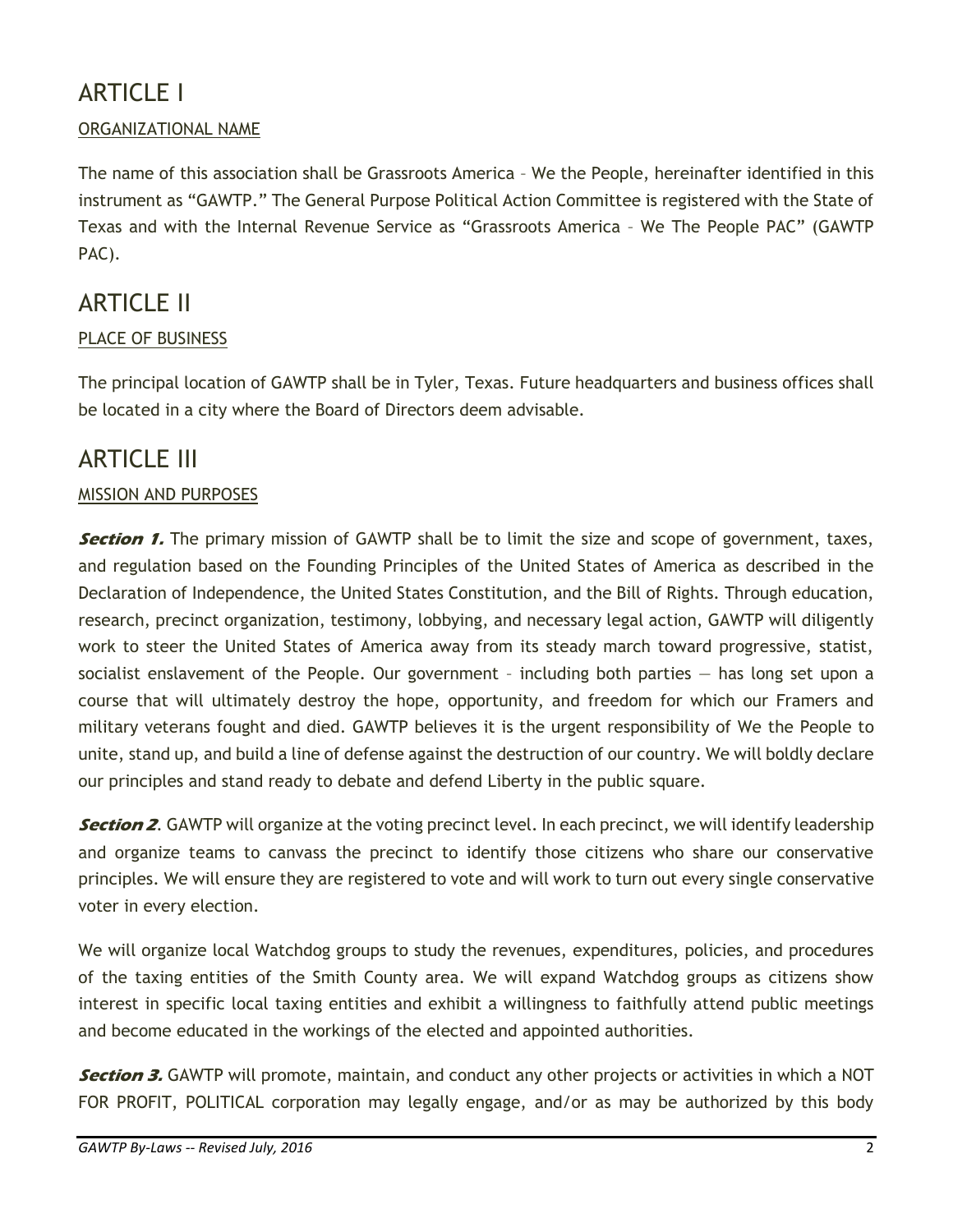corporate, according to its mission and by-laws, as they now stand and/or as they may be hereinafter amended.

**Section 4.** GAWTP is not for pecuniary profit and shall not declare dividends. No part of the dues, fees, or assessments or other monies collected by GAWTP shall inure to the benefit of any member of GAWTP; however, GAWTP is not prohibited from the purchase of goods and services from business supporters of GAWTP. The Board of Directors will require written statements of full disclosure for any purchase from a business supporter who serves in GAWTP leadership (board member or committee chair) to determine competitive market value and report any price reduction as an in-kind contribution. The Executive Director shall determine "best value" for all purchases based on price, quality, service, turnaround time and warranties.

**Section 5.** Upon dissolution of GAWTP, any unexpended funds on hand at the time shall be distributed to conservative and/or charitable organization(s) whose core values match those of GAWTP. The recipient organizations shall be selected by a majority vote of a quorum of the Board of Directors of GAWTP.

# ARTICLE IV

#### MEMBERSHIP

**Section 1.** Membership qualifications. Any United States citizen or legal resident who supports the values, mission, and purpose outlined in the aforementioned Preamble and Article III of these by-laws may be a regular member of Grassroots America – We the People.

Should a member publicly communicate or display actions and beliefs which are contrary to these foundational values, mission, and purpose of GAWTP, the Board of Directors of GAWTP shall present to that member an opportunity to discuss the contradicting position with the Board. If unable to satisfactorily resolve the situation, the Board reserves the right to terminate membership. {See Article IV, Section 4.}

**Section 2.** Resignations. A member may resign membership at any time and will be immediately removed from the GAWTP communication directory. The Board of Directors of GAWTP will always present an opportunity for a hearing to any member(s) who present a written statement of grievance(s). All hearings will be orderly and adhere to the basics of decorum as outlined in Roberts's Rules of Order. The dues of a resigning member are not refundable in whole or in part.

**Section 3.** Dues. Annual membership dues shall be used to accomplish the mission and purpose of GAWTP. Additional funds for specific PAC activity will be raised for each specific, clearly designated purpose as allowed by the PAC rules of the Texas Ethics Commission and under the Internal Revenue Service 527 code for political action.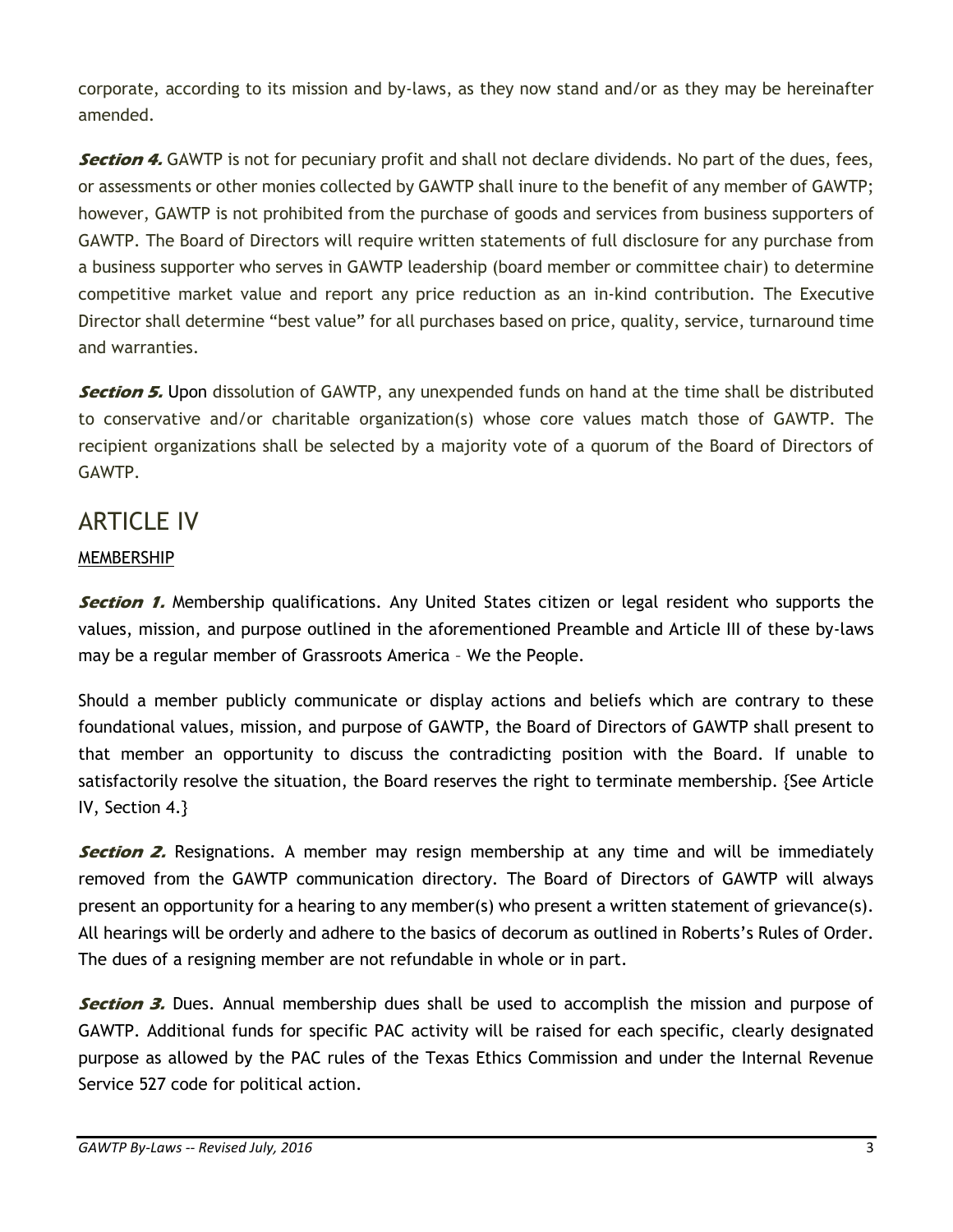The financial records of GAWTP will be available to GAWTP members upon request; an annual financial report will be made to the membership.

Annual membership dues are available at the levels of support seen below. Members are asked to renew membership annually at the level they are best able to afford. The Board of Directors of GAWTP is committed to the highest standards of good stewardship and will always be diligent to obtain the very best value for dollars spent.

- ♦ High School/College Student with ID: 1 year \$15
- ♦ Married College Couple (husband & wife) with college ID: 1 year \$20
- ♦ Patriot: 1 year \$25; Patriotic Couple (husband & wife): \$40; Patriotic Family: \$50
- ♦ Freedom-fighter: 1 year \$100
- ♦ Framer: 1 year \$500+
- $\bullet$  Founder: 1 year \$1,000+
- ♦ Lifetime Member: lifetime \$5,000+

Membership dues are due January 1 for the membership year (Jan. 1 through Dec. 31 of current year).

Dues shall not be pro-rated but shall be paid in full for the fiscal year term of membership, regardless of when, during such term, membership may commence. Dues are non-refundable.

Membership information is for the exclusive use of GAWTP. Our members will receive regular insider updates and late-breaking news on all GAWTP events and activities, including special committee projects, local government watchdog reports, candidate forums, ballot measures, campaigns, and coordinated, grassroots efforts to return to limited Constitutional government.

**Section 4.** Non-payment of dues. In the event the dues of a member are not paid before expiration of the due date and the member shall further neglect or refuse to pay within thirty (30) more days, such omissions shall constitute suspension of all rights and privileges of membership and the member shall be dropped from the rolls of GAWTP.

**Section 5.** Termination of membership for cause. Any member may be suspended or membership terminated for cause (Article IV, Section 1) in addition to the non-payment of dues as provided in Article IV, Section 4. Cause for suspension or termination includes violation of the Mission and Purposes of GAWTP as set forth in Article III. Suspension and/or termination require a two-thirds vote by the Board. A statement of the violation shall be sent by registered mail to the last known address of the member. The member shall be given an opportunity to appear in person at a meeting of the Board of Directors for a hearing prior to suspension or termination.

**Section 6.** Change of membership dues. The dues for GAWTP membership shall be set in an amount determined by the Board of Directors. Any recommended changes in dues subsequent to the initial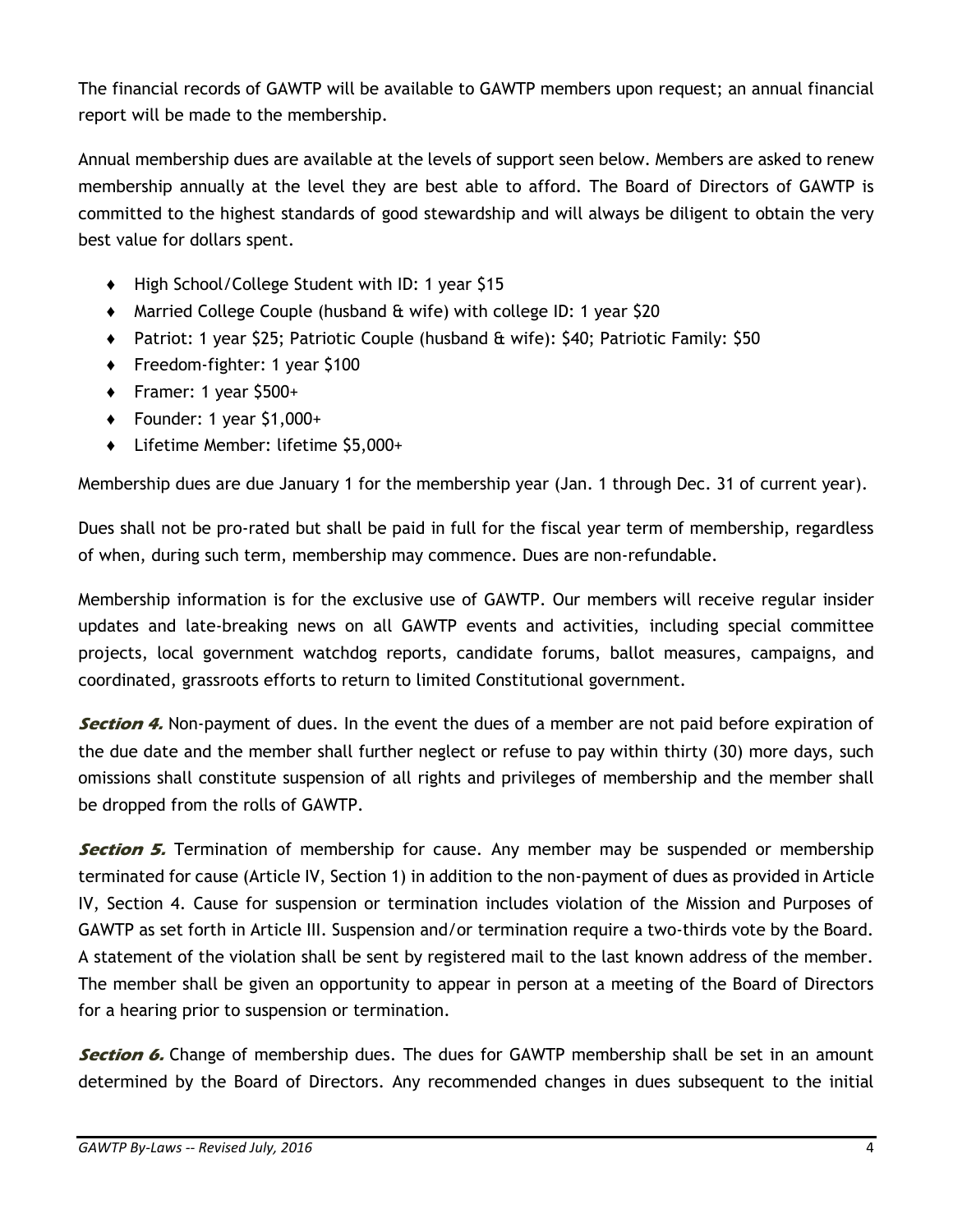amounts set by the Board in August 2009 shall be reviewed by the Board. After deliberation, the Board shall take a vote on the recommended changes; a two-thirds majority vote of all Board members is required for an increase in dues.

# ARTICLE V

#### OFFICERS, DIRECTORS, AND COMMITTEES

**Section 1.** The Officers. The officers of GAWTP shall be Executive Director, President, Vice-President, Treasurer, and Secretary. The Officers shall comprise the Executive Committee and shall be members of the Board of Directors. For consideration for service on the Board of Directors, one must be a duespaying member of Grassroots America in good standing; however, annual dues are waived for Board Members who provide an ongoing service for the organization (Executive Director, Secretary, Treasurer, Hospitality Chair) OR who provide ongoing in-kind contributions (such as copies for meetings, etc.)

**Section 2.** The Executive Director shall be the chief executive officer of GAWTP. The President shall assist the Executive Director in the enforcement of the rules, regulations, and by-laws of GAWTP. The Executive Director and the President shall be generally responsible for the administration of GAWTP and for the execution of the decisions, orders, and policy determinations of the Board of Directors. The Executive Director and the President may delegate to the Vice-President such authorities and functions of his/her office as may be necessary; however, this delegation of specific authorities and functions shall not abrogate the high standards of conduct and accountability expected of the Executive Director and President. The Executive Director or the President shall preside at the meetings, based on the availability of the Executive Director, which is the only full-time volunteer position on the Board of Directors and requires much travel. The President shall preside at meetings of the Executive Committee and Board of Directors.

**Section 3.** During the absence or disability of the President or the Executive Director, the Vice-President shall exercise all powers and discharge all duties of the President until the latter shall return, or his/her successor shall be chosen and qualified.

**Section 4.** The Treasurer. The board Treasurer shall have general supervision over the finances of GAWTP, shall direct changes of importance in accounting methods, and is authorized to countersign checks, when supported by necessary documents. The Treasurer shall make reports to the Board of Directors and to the general membership when directed by the Board. The Executive Committee Treasurer position is separate and apart from the contractual PAC Treasurer/CPA position. The Treasurer is expected to work closely with the PAC Treasurer/CPA to ensure accuracy and the timely filing of reports as required by law.

**Section 5.** The Secretary. The Secretary shall keep the minutes of the meetings of the Board of Directors and the Executive Committee.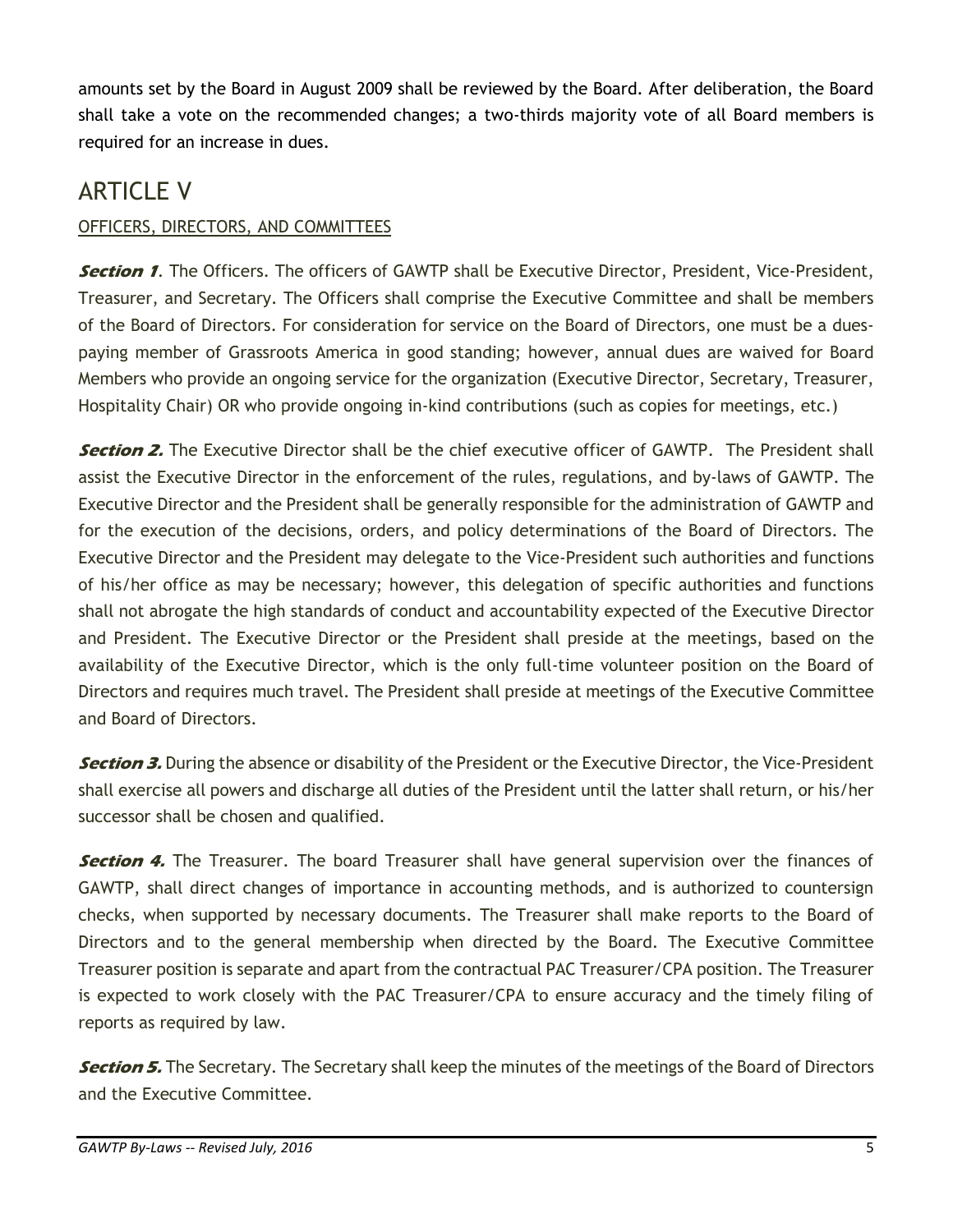**Section 6.** Board of Directors. The Board of Directors shall be the primary governing body of GAWTP and shall direct the business of GAWTP as provided by law, by the Certificate of Incorporation, and by these by-laws. It shall have the plenary power in all matters affecting the welfare of GAWTP. The Board shall have the authority to employ an administrative officer, hereinafter called the Executive Director; however, before instituting any paid positions, the Board must first have consulted the PAC/527 Treasurer to determine if the hiring of an Executive Director will require GAWTP to file as a lobbyist group with the State of Texas. The Executive Director shall work with the Board to develop goals and shall perform any duties assigned by the Board. The Executive Director remains a full-time volunteer (unpaid) position and oversees the day-to-day operations of the organization.

**Section 7.** Executive Committee. The Executive Director, President, Vice-President, Secretary, and Treasurer shall automatically constitute the Executive Committee. The Executive Committee shall assist the Executive Director and Committee Chairs to interpret the instructions and directives of the Board of Directors. The Executive Committee shall act in an emergency for the Board of Directors only until such time as the Board can meet and act.

**Section 8.** Committees. All Standing Committee chairs (if needed) shall be appointed by a majority vote of the Board of Directors; however, the Executive Director may appoint Committee Chairs and Working Groups on a project by project basis. The Board shall create Standing Committees as needed to facilitate the purpose and objectives of GAWTP. Committee activities will be orderly, well-planned, coordinated across the organization, mission-driven and will carry a consistent message; therefore, all Committees must present written plans and programs to the Executive Director for approval. All plans, reports, and statements to the membership, the public, and the media must have prior approval by the Executive Director or the Board of Directors unless they are presented by an official GAWTP spokesperson(s) previously designated by the Board.

**Section 9**. Endorsements: **Rules for endorsement requests outside of Smith County, Texas:** 

Now that Grassroots America has earned statewide influence, our endorsement is in high demand from candidates across the state. These requests come from county, municipal, and judicial candidates, state legislative candidates, and US Congressional candidates from across Texas. The volume of requests puts an enormous strain on the all-volunteer Board for judicious and thorough vetting; therefore, the Board has adopted rules necessary to allow us to judiciously field, vet, and render wise endorsement and recommendation decisions.

• **If a US House, Texas House, Texas Senate or State Board of Education challenger candidate** is not on Grassroots America's home-based Smith County ballot, they must be challenging an incumbent with a C, D or F across-the- board conservative rating (or an incumbent with serious, documented ethical breaches) in order to qualify for our Executive Director's consideration. Candidates meeting these base line criteria are eligible to request an interview with the Executive Director and should do so as early as possible by contacting her assistant (see website).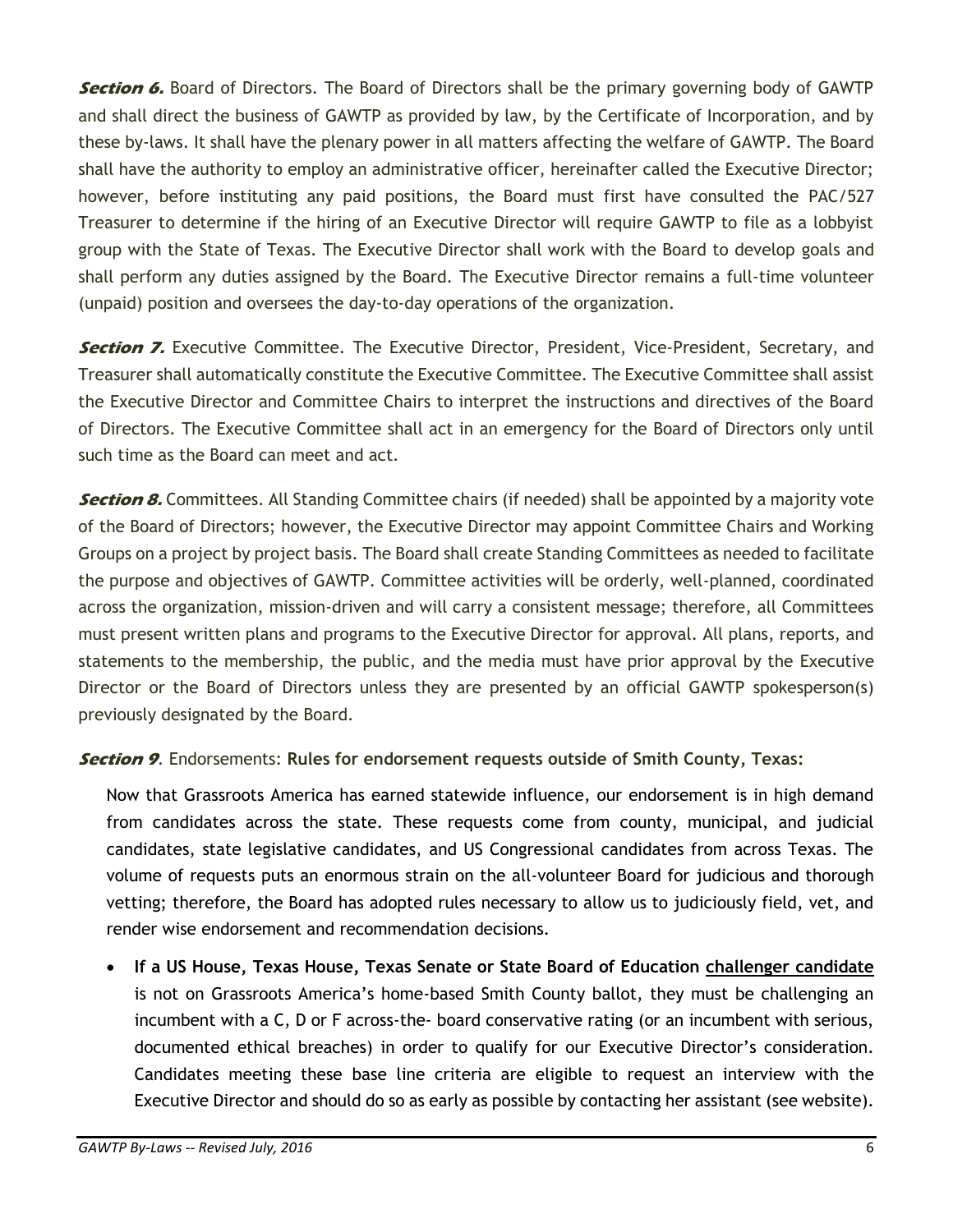- **If an incumbent running for the US House, Texas House, Texas Senate, or State Board of Education** is outside Grassroots America's home-based Smith County ballot, and has a consistent, across-the- board A or B conservative rating, they may request a review with the Executive Director for a possible endorsement and should do so as early as possible.
- **If a candidate is running for a local government position that is not on our home ballot of Smith County, Texas**, they are welcome to request consideration; however, unless the race is of *extraordinary* importance to one of our constitutionally conservative affiliates, or of *extraordinary* importance in unseating an incumbent of documented notoriously bad character, or an incumbent whose record is in *flagrantly detrimental* to the US Bill of Rights (e. g. anti-First Amendment, anti-Second Amendment, anti-religious liberty) the local race may not rise to the level of urgency required for the use of Grassroots America resources. Such requests will be examined, and a determination rendered on a case-by- case basis as time permits.
- Based on her three legislative sessions as Chairman of the Texas Legislature's TEA Party Caucus Advisory Committee and her extensive knowledge of incumbents, challengers, and vital state policy matters, the GAWTP Board of Directors gives the current Executive Director, JoAnn Fleming, the authority to endorse in US House, Texas House, Texas Senate, and State Board of Education races for districts outside Smith County. She is authorized to use her discretion to endorse in local races outside our home base of Smith County based on her available time and resources to vet. She is authorized to use her title as our executive director in these endorsements because of her unquestionable dedication to the mission of Grassroots America. We also entrust this responsibility to her because we respect her diligence, trust her judgment, and have confidence in her long record of unyielding conservatism. **She is the only member of the Board of Directors with the authority to endorse in this manner.** Her endorsements are considered to be Grassroots America PAC endorsements and will be included in our social media and website postings, along with the required PAC reporting to the Texas Ethics Commission and the IRS.

#### O**ur Endorsement Process**

• **Legal Status** – Pursuant to Texas Ethics Commission rules and statutes, Grassroots America – We the People is registered as a General-Purpose Political Action Committee (GenPAC). GAWTP is also filed as a 527 with the IRS. GAWTP has thus met legal requirements to endorse candidates at all levels of government and to take positions on proposed legislation, policies, ordinances, and ballot measures.

As a GenPAC and a 527, we are required to disclose donors, and donations to us are not tax deductible. GAWTP does not solicit donations to bundle for PAC contributions to candidates; however, we do encourage our supporters to make donations directly to our endorsed candidates and not to any political parties or their subdivisions.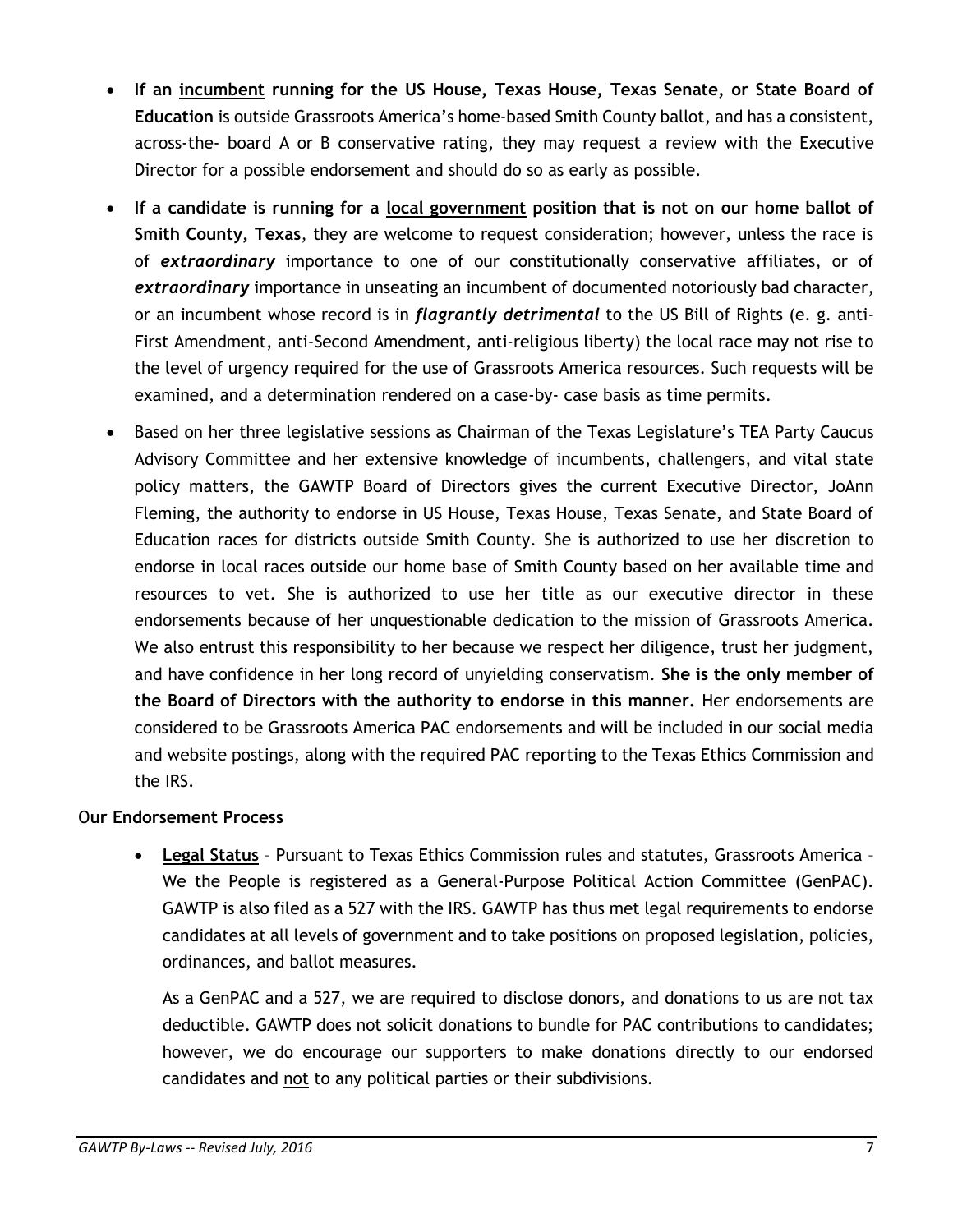• **Our Standards** – The Board of Directors of Grassroots America – We the People sets a very high standard for granting endorsements. Endorsement of a candidate is a serious matter. We do not make endorsements in order to participate in a popularity contest. We do not make endorsements based on appeasing interested groups, and we do not make endorsements based on political risk. *Our endorsement process is dedicated to raising a higher standard for public office*; thus, we seek to determine the character, core values, temperament, judgment, management style, practical vision, and work ethic of the candidates.

Our standards require that we thoroughly and intensely vet candidates by checking into their stated qualifications, credentials, training, experience, and voting records. During the vetting process, we hold candidate interviews, forums and debates, attend/review forums held by other organizations, review candidate web sites, questionnaires, and candidate Facebook and Twitter postings.

• **Candidate Vetting Process = Job Interview; therefore…**

Grassroots America does not allow any candidate to send a surrogate to sit in for them in any part of the vetting process. If a candidate for statewide office is unable to meet in person, the Board will consider conducting a conference call or a remote visual interview.

Grassroots America does not provide candidates, campaign managers, or surrogates questions in advance of vetting interviews, forums, or debates. *Candidates should note that we consider it extremely bad form to ask.*

Grassroots America does not allow candidates, campaign managers, or surrogates to set the rules or format for our interviews, forums, and debates.

• **Grassroots America reserves the right to qualify candidates for consideration.** In other words, not all candidates meet our basic standards for consideration, and thus all candidates may not be called or approved for interviews. For example, if a candidate is found using baseless rumors, undocumented/unsubstantiated allegations, mud-slinging, and lies to promote their candidacy and to tear down another candidate, **their own unprincipled actions will disqualify them from consideration of endorsement** – no matter how much money they raise, no matter their other endorsements, and no matter their resume´ or social pedigree. If a candidate garners public and/or financial support from several officeholders with clearly liberal/progressive voting records or from political organizations whose mission runs counter to that of Grassroots America's constitutional conservative mission, that candidate may be disqualified from consideration and may not be granted an interview.

While the GAWTP Board takes into consideration a candidate's ability to raise funds as a "path to win," that single ability is not our top priority. We will heavily weight the candidate's work ethic and the ability to develop and work a specific plan for success. *If a candidate pledges to work hard to earn votes, and during the campaign consistently*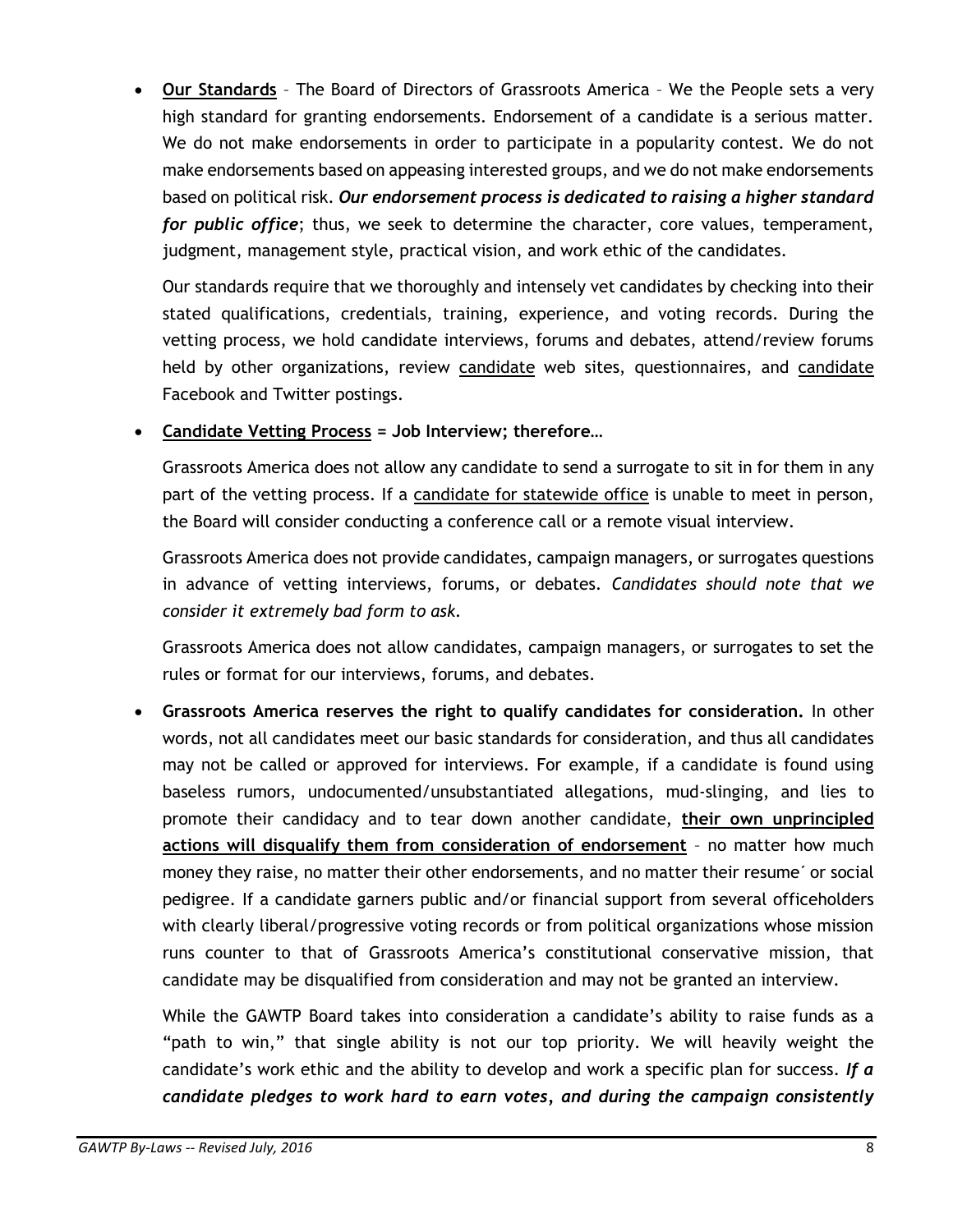*demonstrates willful negligence in taking personal responsibility to earn those votes, our support may be withdrawn if our recommended course correction is not implemented.*

• **Candidate conduct, personal responsibility and accountability** – As a 100% volunteer organization, we do not have the capacity to read every single social media posting ever made by a person BEFORE they became a candidate and even during a hectic campaign cycle; however, if we are given proof of a candidate's history of racially-demeaning or any other intemperate, clearly unstatesmanlike conduct, evidence they have lied about their credentials, or evidence they have misrepresented easily-verified facts, the offending candidate and the candidate's campaign manager will be called by the Grassroots Board of Directors for a hearing.

**If the candidate refuses the Board hearing or ignores related Board communications for more than 24 hours, they will be automatically disqualified, and support will be publicly withdrawn.** 

**If, after the required hearing, a candidate refuses an immediate retraction of misinformation by posting our required correction(s) on their campaign website and/or social media and releasing the correction(s) to the media in the form of a press release, they are immediately disqualified and support will be publicly withdrawn.** The Grassroots America Board of Directors reserves the right to review all proof, evidence, and documentation of candidate misconduct and to determine on a case-by- case basis any actions of sanction, censure, or public withdrawal of support necessary to maintain our high standards.

• **Requirements for Levels of Support** – A Grassroots America endorsement means we are willing to put our own credibility on the line to support this candidate and will work to get the candidate elected. The term endorsement denotes, "I personally, and we collectively as the Grassroots America Board, **approve** of this candidate's stated goals, values, known actions, and known character." A higher than three-fourths majority vote of the current number of board members (7 of 9 board members or 5 of 7 board members) in support of a candidate is required for an endorsement.

If the requirement for an endorsement is not met, GAWTP will not endorse in a particular race. This does not mean that all candidates are unsuitable. It simply means that no single candidate received enough votes. Grassroots America may post the results of the Board vote **in terms of the number** of board votes cast for and against endorsing a candidate. In the rare situation where the Board deems two candidates in a race equally meet our high standards, we will make a dual endorsement.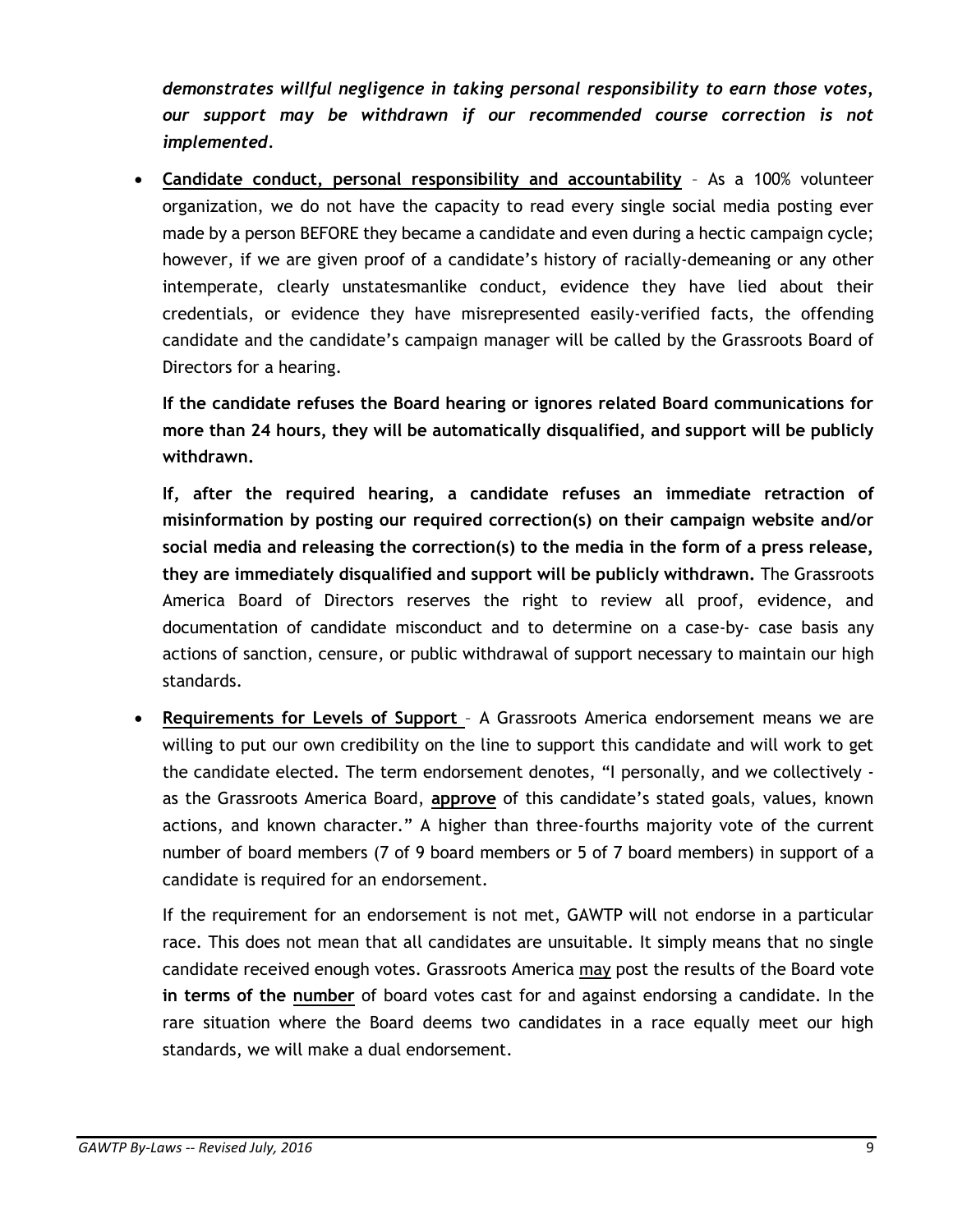• **"Endorsement" versus "Recommendation"** – a recommendation means the vetting process yielded information that prevented a vote of endorsement – the highest level of support; however, the GAWTP Board may vote to recommend a candidate possessing the most favorable (or the least unfavorable) qualities for serving in the particular office under consideration. A 2/3 majority of current board members (6 of 9 or 4 of 7) is required for a recommendation. The GAWTP Board of Directors reserves the right to recommend candidates on a case-by- case basis. (A failure to endorse does not automatically trigger a recommendation.)

Endorsed or recommended candidates are advised that our support does not constitute a lifelong commitment. A candidate must earn the right to keep and maintain our endorsement, which means his or her own actions have the potential to earn our continued public support or trigger our public withdrawal of support.

• **Documentation of vetting process** – The GAWTP Board reserves the right to record interviews with candidates for its own internal use (determined on a case-by-case basis) and reserves the right to post those interviews for public viewing. **Any audio recordings of GAWTP Board deliberations and endorsement/recommendation votes on candidates shall be made for internal use as supporting reference documentation until written minutes are approved.**

Because Grassroots America does not seek or accept taxpayer-funded government grants, we are not subject to the Texas Open Records Act. Board minutes and financial documents are available upon written request by any member of Grassroots America **whose dues are current**.

A complete record of contributions and expenditures – as required by law – is filed with the Texas Ethics Commission and with the IRS and posted online by those government agencies.

• **Maintaining Independence** – While GAWTP networks with statewide and national conservative public policy groups and political action committees, and highly values and respects the work of those sister organizations, GAWTP remains independent and does not endorse a candidate simply because "everyone else is doing it."

Once we issue an endorsement, we will do everything we can to ensure these candidates are successful. Once elected, we will also do everything we can to hold them accountable for the oath they take to serve the People and for the promises they make during their campaigns.

• **Grassroots America does not take political contributions from candidates during the vetting and endorsement process.** The only exception to this rule – if Grassroots America schedules its annual Champions of Freedom Awards Dinner within an election cycle, candidates may sponsor a table for the event; however, the purchase of priority seating for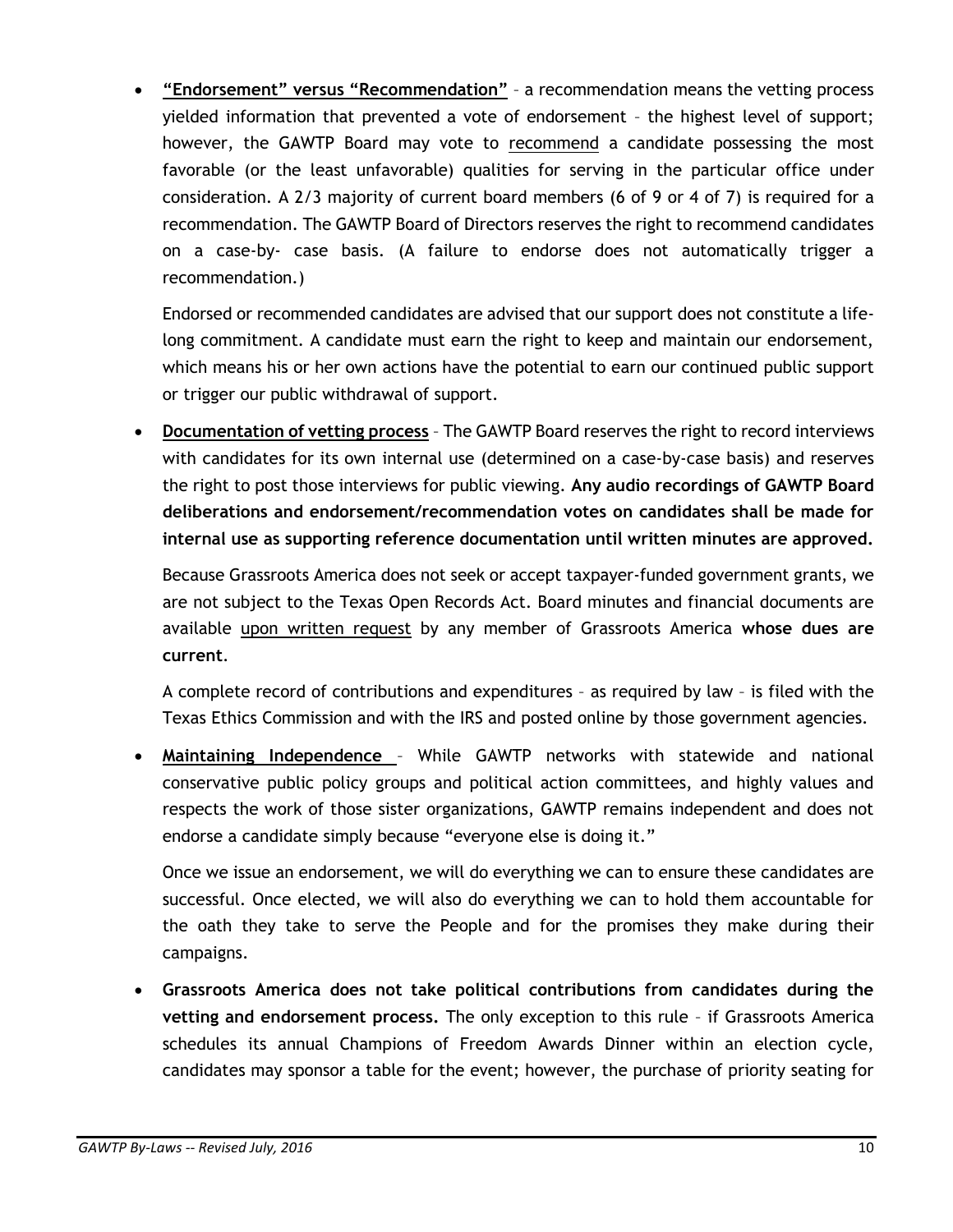such a GAWTP event is **not a consideration in our endorsement process**. There will NOT be any "pay to play" behaviors or practices accepted by Grassroots America.

**After Grassroots America has endorsed or recommended a candidate for election,** if a candidate wishes to help fund a "Get Out the Vote" event, Grassroots America will accept and fully report candidate contributions in an effort to reduce the financial burden on our members.

# ARTICLE VI

#### ELECTION OF OFFICERS AND DIRECTORS

**Section 1.** Election of Directors: Process, Number, Eligibility. In order to properly conduct the business of GAWTP in a timely manner, a sufficient number of Directors-at-Large shall be elected to the Board of Directors. The Board shall always be maintained by a minimum of seven (7) and a maximum of eleven (11) members. The initial Board of GAWTP shall be appointed by the Chair, who is free to consult with other GAWTP members regarding leadership appointments.

Subsequent Board Member nominations shall be determined by the current Board of Directors. At the Board of Directors meeting in October, the Board will begin discussions about any Board Members who need to rotate off the Board and will consider any replacement nominees. At the November Board Meeting, nominees will be interviewed. A vote of the existing Board of Directors can be made in November; however, the vote shall take place no later than the December Board meeting in order for the new Board Members to take office in January and go through Board orientation.

Effective Board Membership requires Wisdom, Willingness, and Work. Any dues-paying member in good standing who demonstrates devotion to the mission and purpose of GAWTP and whose past actions demonstrate the ability to employ good judgment, decisiveness, and courage in decision-making is eligible for nomination.

**Section 2.** Term of Office for Directors. The term for directors is three (3) years. Each Board Member in good standing – those who are actively serving – may serve longer, if they desire to remain on the Board. Board members are encouraged to employ diligence in looking for emerging leadership qualities to ensure a vibrant, active Board of Directors. (See Section 5.)

Vacancies in the Board of Directors shall be filled by appointment by a majority vote of the remaining Board Members at a meeting called by the Chair within fifteen (15) days following the onset of said vacancy. Board Members so appointed shall serve the remaining term of the vacated board position, and if serving out a term which is less than one year, shall be eligible for consideration by the Nominating Committee as a candidate for a full term on the Board.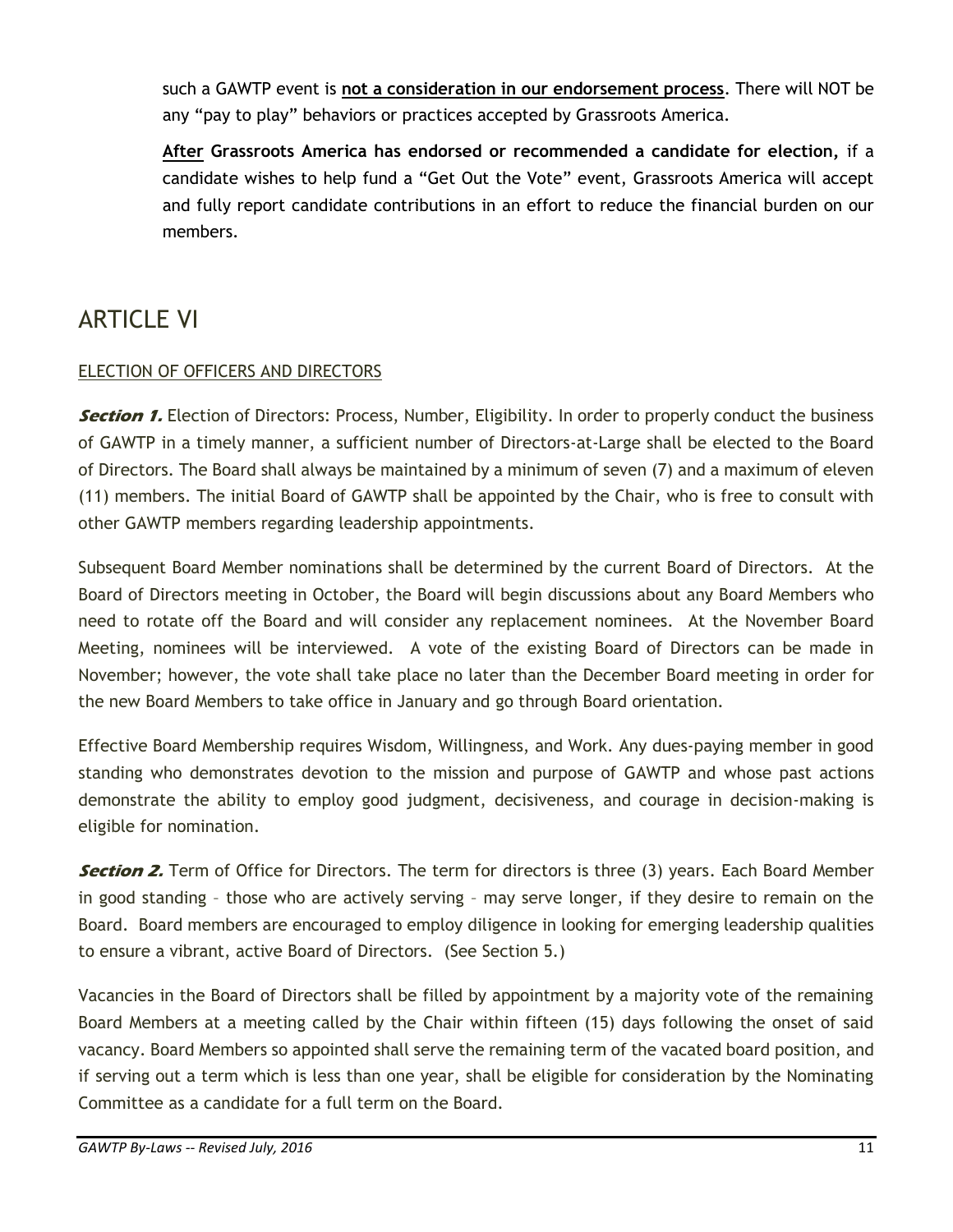Board Members are expected to attend all board meetings and to actively support the GAWTP mission by attending special meetings of local governmental agencies, GAWTP functions, and committee planning meetings when called upon to do so. For long-term growth and success of GAWTP, Board Members should act as mentors and encourage leadership development among the general membership.

**Section 3.** Election of Officers. The Board of Directors shall by a majority vote, elect the President, Vice-President, Treasurer, and Secretary from the ranks of the Board of Directors. To be eligible for officer status, one must have served as a Director for at least one year. All Officers shall hold office for one (1) year or until their successors are elected and installed.

**Section 4.** Voting process. The Board and Executive Committee may transact business by mail, e-mail, fax, or any other communication medium they deem appropriate and may allow a fellow board member to vote their proxy after notifying the Board President and Executive Director.

**Section 5.** Adjustments to Board membership rotations. While the term of office for Directors as described above is the ideal toward which we strive, experience suggests such terms may be truncated or extended due to unforeseen circumstances. In such instances, remaining Board Members will act to return to an acceptable rotation schedule (see Article VI, Section 2, Article VII, Section 1, and Article VIII, Section 5).

## ARTICLE VII

#### BOARD OF DIRECTORS

**Section 1.** Governing Body. The Board of Directors shall constitute the governing body of GAWTP and is vested with full power and authority to put into effect the rules, resolutions, and decisions of GAWTP, and with such other powers as may be set forth in these by-laws.

**Section 2.** Meetings of the Board. The Board of Directors shall hold a regular monthly meeting at a time and place communicated by the Chair. The Board may hold such other meetings as it may deem necessary to advance the cause of GAWTP. A simple majority of the Board present shall constitute a quorum of the Board of Directors for the transaction of business at any of its meetings except for otherwise provided.

The Board of Directors reserves the right to meet via teleconference and/or to reach consensus by email vote to the Board Secretary should a particular action or decision be time-sensitive or deemed necessary by the Chair. A reply by a simple majority of the Board – by the deadline set forth in such communications — shall constitute a quorum of the Board of Directors for the transaction of such business.

**Section 3.** Board Agendas. Directors should make every effort to submit any urgent agenda items in writing to the Chair at least forty-eight (48) hours prior to the board meeting. The Chair shall e-mail the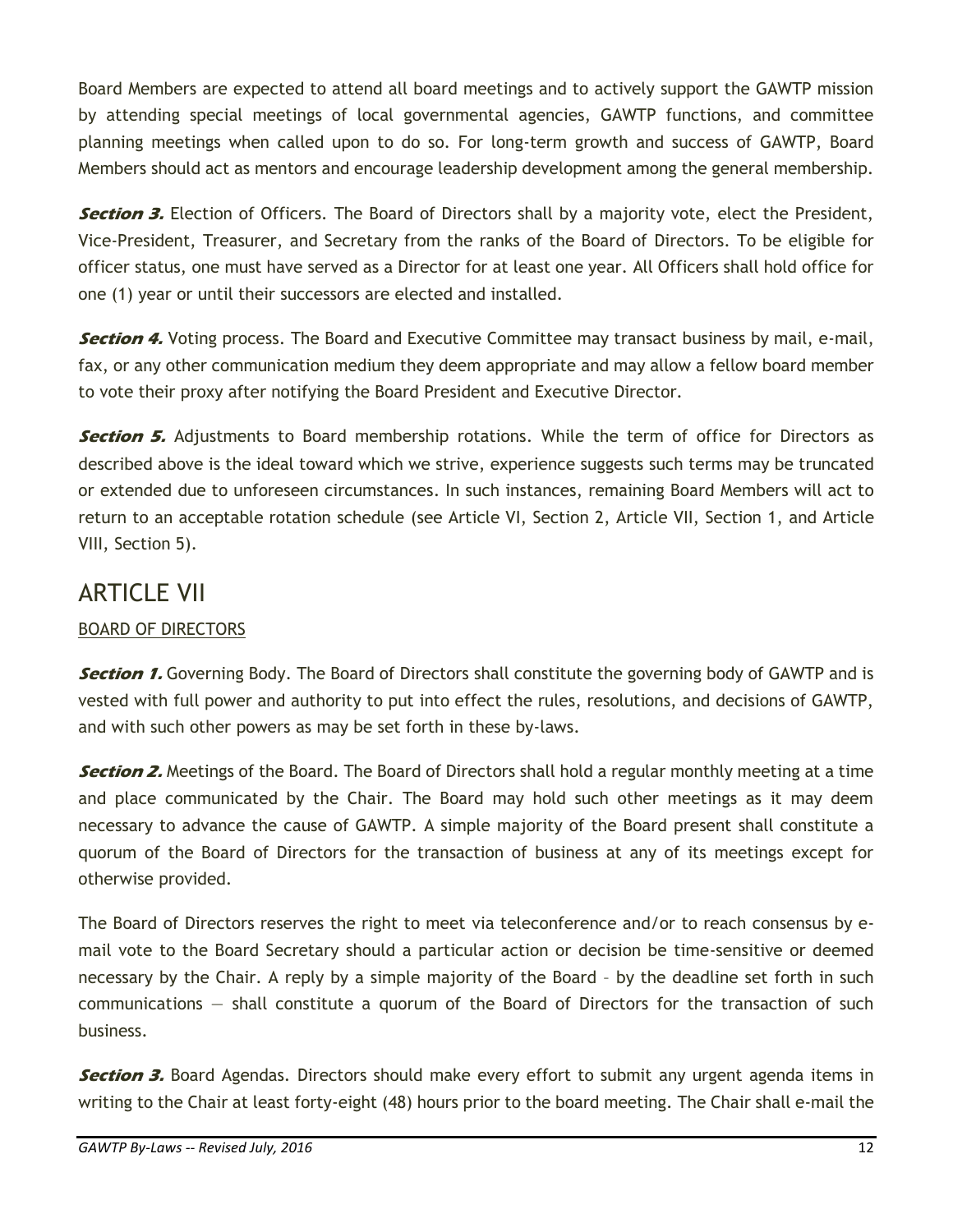agenda to the Directors at least one day before a called Board meeting in order to give the Directors time to thoughtfully consider agenda items. Any member of GAWTP may present a written request for Board consideration of a topic. The Executive Committee shall determine whether or not the topic rises to a level that a special called Board meeting is required; if not, the submitted item will be placed on the next Board meeting agenda.

**Section 4.** Budget. The Board of Directors shall, with the assistance of the Treasurer, prepare and adopt a budget, allocating specific amounts to various standing programs, non-PAC committees, and general operating expenses of GAWTP. The budget shall be based upon a realistic estimate of needs and a conservative estimate of anticipated receipts. The Board of Directors shall not deficit-spend. If a need arises, which costs more than funds in reserve (unallocated), the Board shall present and describe same to the membership for approval and ask for donations to cover the need.

Special projects will be funded via extra fundraising efforts through a Finance Committee appointed by the Board of Directors to raise the required funds. The Finance Committee, the Board of Directors, and the PAC Project Steering Committee shall always follow the guidance of the PAC Treasurer and the Executive Director according to rules as set forth by the Texas Ethics Commission and the Internal Revenue Service.

# ARTICLE VIII

### **MEETINGS**

**Section 1.** Call to Action meetings will be conducted by a member of the Board of Directors or a Committee chairperson designated by the Board. Podium speaking roles, including opening prayer, will be restricted to Board Members, invited guest speakers, and individuals previously cleared by the Executive Director or President. Regular GAWTP membership does not authorize individuals to speak to, or on behalf of, GAWTP in whole.

Unless otherwise arranged with the guest speaker in advance, during Call to Action meetings, in order to most effectively utilize the speakers' time, GAWTP members and attendees will submit written questions via index cards to a designated moderator who will consolidate, and organize received questions.

**Section 2.** Annual Membership Meetings. An annual membership meeting shall take place in December.

Notice of the Annual Meeting shall be e-mailed to each member in the GAWTP e-mail directory a week prior to the date of said meeting. The Annual Meeting shall be noticed in the form of flyer information in November.

The primary purpose of the Annual Membership Meeting shall be a progress report on key GAWTP initiatives and upcoming projects in a "State of the Grassroots" presentation given by the Executive